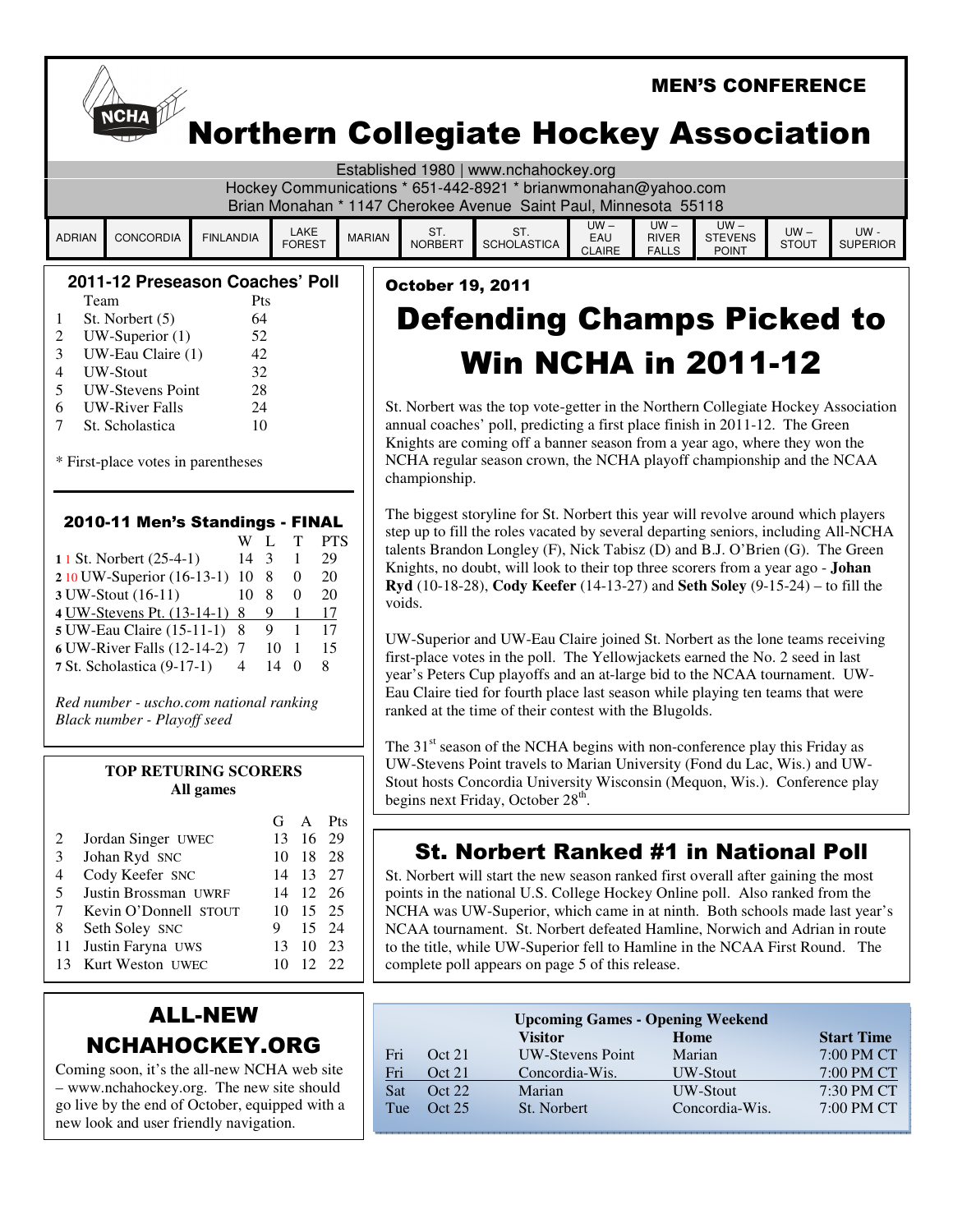# **1 ST. NORBERT COLLEGE**

|          |                      | Coached by Tim Coghlin, 19th season |                      |
|----------|----------------------|-------------------------------------|----------------------|
| Overall: | $0 - 0 - 0$          | vs NCHA                             | $0 - 0 - 0$          |
| Home     | $0 - 0 - 0$          | vs MIAC                             | $0 - 0 - 0$          |
| Away     | $0-0-0$              | vs MCHA                             | $0 - 0 - 0$          |
| .        | $\sim$ $\sim$ $\sim$ |                                     | $\sim$ $\sim$ $\sim$ |

| Neutral             | $0 - 0 - 0$     | OТ               | $0 - 0 - 0$ |
|---------------------|-----------------|------------------|-------------|
| 1-goal              | $0-0$           | vs ranked opp    | $0 - 0 - 0$ |
|                     | Current Streak: |                  |             |
|                     | Last 4 games:   | $0 - 0 - 0$      |             |
|                     | Last 8 games    | $0 - 0 - 0$      |             |
| Oct                 | $0-0-0$         | Jan              | $0-0-0$     |
| <b>Nov</b>          | $0-0-0$         | Feb              | $0-0-0$     |
| Dec                 | $0 - 0 - 0$     | Mar              | $0 - 0 - 0$ |
| <b>Before Break</b> | $0 - 0 - 0$     | After Break      | $0 - 0 - 0$ |
| Lead after 2nd      | $0 - 0 - 0$     | Score 1st        | $0 - 0 - 0$ |
| Trail after 2nd     | $0 - 0 - 0$     | Trail 1st        | $0 - 0 - 0$ |
| Tied after 2nd      | $0-0-0$         |                  |             |
| Out-shooting        | $0 - 0 - 0$     | Score $3+$       | $0 - 0 - 0$ |
| Being out-shot      | $0 - 0 - 0$     | Opp scores $<$ 2 | $0 - 0 - 0$ |
|                     |                 |                  |             |

| $(25-4-1, 14-3-1)$ (Postseason 5-0-0)<br>W, 3-1<br>Fri<br>Oct 29<br>vs STOUT<br>vs STOUT<br>W, 6-3<br>Sat<br>Oct 30 |  |
|---------------------------------------------------------------------------------------------------------------------|--|
|                                                                                                                     |  |
|                                                                                                                     |  |
|                                                                                                                     |  |
|                                                                                                                     |  |
| Nov $5$<br>at 15 Hamline<br>$L, 3-4$<br>Fri<br>W, 3-2<br>at Bethel                                                  |  |
| Sat Nov 6                                                                                                           |  |
| Fri Nov 12<br>W, 3-2<br>at 10 UWSP                                                                                  |  |
| Sat Nov 13<br>$W, 2-0$<br>at 10 UWSP                                                                                |  |
| Fri Nov 19<br>W, 3-1<br>vs UWRF                                                                                     |  |
| Sat Nov 20 vs UWRF<br>$W, 2-1$                                                                                      |  |
| Tue Nov 23<br>$W, 2-1$<br>at Lake Forest                                                                            |  |
| Fri Nov 26 vs Marian (Appleton)<br>$W, 4-1$                                                                         |  |
| Nov 27<br>$W, 5-0$<br>Sat<br>at Lawrence                                                                            |  |
|                                                                                                                     |  |
| Dec 3<br>at CSS<br>W, 6-1<br>Fri                                                                                    |  |
| Dec 4<br>Sat<br>at CSS<br>$L, 1-2$                                                                                  |  |
|                                                                                                                     |  |
| Jan 7<br>vs St. John's<br>Fri<br>$W, 6-0$                                                                           |  |
| Jan 8<br>vs Concordia-M'head<br>$W, 5-0$<br>Sat                                                                     |  |
| Fri Jan 14<br>W, 6-3<br>vs UWEC                                                                                     |  |
| Sat Jan 15<br>W, 3-2<br>vs UWEC                                                                                     |  |
| Thu Jan 20<br>$L, 0-3$<br>at UWS                                                                                    |  |
| W, 5-4<br>Fri<br>Jan 21<br>at UWS                                                                                   |  |
| $W, 2-1$<br>Thu Jan 27<br>vs UWSP                                                                                   |  |
| T, 3-3 OT<br>Sat<br>Jan $29$<br>at UWEC                                                                             |  |
|                                                                                                                     |  |
| Feb 4<br>$W, 3-0$<br>Fri<br>vs UWS                                                                                  |  |
| Feb 5<br>vs CSS<br>W, 5-3<br>Sat                                                                                    |  |
| at UWRF<br>W, 3-1<br>Fri Feb 11                                                                                     |  |
| Sat Feb 12<br>at STOUT<br>$L, 1-5$                                                                                  |  |
|                                                                                                                     |  |
| Feb 26<br>vs UW-River Falls<br>Sat<br>W, 5-3 NCHA Semi's                                                            |  |
| Mar 5<br>Sat<br>vs UW-Superior<br>W, 2-1 NCHA Final                                                                 |  |
| Sat Mar 12<br>vs Hamline<br>W, 4-0 NCAA Qtrfinal                                                                    |  |
| Fri<br>Mar 25<br>vs Norwich<br>W, 3-2 NCAA Semifinal                                                                |  |
| Mar 26<br>Sat<br>vs Adrian<br>W, 4-3 NCAA Final                                                                     |  |

# **COLLEGE OF ST. SCHOLASTICA**

| Coached by Mark Wick, 7th season |                 |                  |             |  |
|----------------------------------|-----------------|------------------|-------------|--|
| Overall:                         | $0 - 0 - 0$     | vs NCHA          | $0 - 0 - 0$ |  |
| Home                             | $0 - 0 - 0$     | vs MIAC          | $0 - 0 - 0$ |  |
| Away                             | $0 - 0 - 0$     | vs MCHA          | $0 - 0 - 0$ |  |
| Neutral                          | $0 - 0 - 0$     | OТ               | $0 - 0 - 0$ |  |
| 1-goal                           | $0 - 0$         | vs ranked opp    | $0 - 0 - 0$ |  |
|                                  | Current Streak: |                  |             |  |
|                                  | Last 4 games:   | $0 - 0 - 0$      |             |  |
|                                  | Last 8 games    | $0 - 0 - 0$      |             |  |
| Oct                              | $0 - 0 - 0$     | Jan              | $0 - 0 - 0$ |  |
| <b>Nov</b>                       | $0-0-0$         | Feb              | $0 - 0 - 0$ |  |
| Dec                              | $0 - 0 - 0$     | Mar              | $0 - 0 - 0$ |  |
| <b>Before Break</b>              | $0 - 0 - 0$     | After Break      | $0 - 0 - 0$ |  |
| Lead after 2nd                   | $0 - 0 - 0$     | Score 1st        | $0 - 0 - 0$ |  |
| Trail after 2nd                  | $0 - 0 - 0$     | Trail 1st        | $0 - 0 - 0$ |  |
| Tied after 2nd                   | $0 - 0 - 0$     |                  |             |  |
| Out-shooting                     | $0 - 0 - 0$     | Score $3+$       | $0 - 0 - 0$ |  |
| Being out-shot                   | $0 - 0 - 0$     | Opp scores $<$ 2 | $0 - 0 - 0$ |  |

| ST. SCHOLASTICA 2010-11             |               |                        |                       |  |  |
|-------------------------------------|---------------|------------------------|-----------------------|--|--|
| (9-17-1, 4-14-0) (Postseason 0-2-0) |               |                        |                       |  |  |
| Fri                                 | Oct 29        | vs UWSP                | $L, 1-7$              |  |  |
| Sat                                 | Oct 30        | vs UWSP                | $L, 3-4$              |  |  |
|                                     |               |                        |                       |  |  |
| Fri                                 | Nov 5         | at Concordia-M'head    | $W, 4-1$              |  |  |
| Sat                                 | Nov 6         | at St. John's          | W, 4-3                |  |  |
| Fri                                 | Nov 12        | at STOUT               | $L, 5-7$              |  |  |
| Sat                                 |               | Nov 13 at STOUT        | $L, 1-4$              |  |  |
| Sat                                 |               | Nov 20 vs Northland    | W, 6-2                |  |  |
|                                     |               | Fri Nov 26 at Lawrence | $L, 2-4$              |  |  |
| Sat                                 | <b>Nov 27</b> | vs Marian (Appleton)   | W, 6-5 OT             |  |  |
|                                     |               |                        |                       |  |  |
| Fri                                 | Dec 3         | vs 2 SNC               | $L, 1-6$              |  |  |
|                                     | Sat Dec 4     | vs 2 SNC               | $W, 2-1$              |  |  |
| Fri                                 | Dec $10$      | at 15 UWS              | W, 3-1                |  |  |
| Sat                                 | Dec 11        | at 15 UWS              | $L, 3-7$              |  |  |
|                                     |               |                        |                       |  |  |
| Fri                                 | Jan 7         | vs Bethel              | W, 3-2                |  |  |
| Sat                                 | Jan 8         | vs 10 Hamline          | T, 3-3 OT             |  |  |
| Fri                                 | Jan $14$      | at UWRF                | W, 3-2                |  |  |
| Sat                                 | Jan 15        | at UWRF                | $L, 1-3$              |  |  |
| Fri                                 | <b>Jan 21</b> | vs UWEC                | $L, 3-5$              |  |  |
|                                     |               | Sat Jan 22 vs UWEC     | $L, 2-5$              |  |  |
|                                     |               | Fri Jan 28 vs STOUT    | W, 4-1                |  |  |
| Sat                                 | Jan 29        | vs UWRF                | $L, 3-5$              |  |  |
|                                     |               |                        |                       |  |  |
| Fri                                 | Feb 4         | at UWSP                | $L, 1-3$              |  |  |
| Sat                                 | Feb 5         | at 2 SNC               | $L, 3-5$              |  |  |
|                                     | Thu Feb 10    | vs UWS                 | $L, 1-4$              |  |  |
|                                     | Fri Feb 11    | at UWEC                | $L, 0-3$              |  |  |
|                                     |               |                        |                       |  |  |
| Fri                                 | Feb 18        | at UWS                 | L, 2-4 NCHA Qtrfinals |  |  |
| Sat                                 | Feb 19        | at UWS                 | L, 2-5 NCHA Qtrfinals |  |  |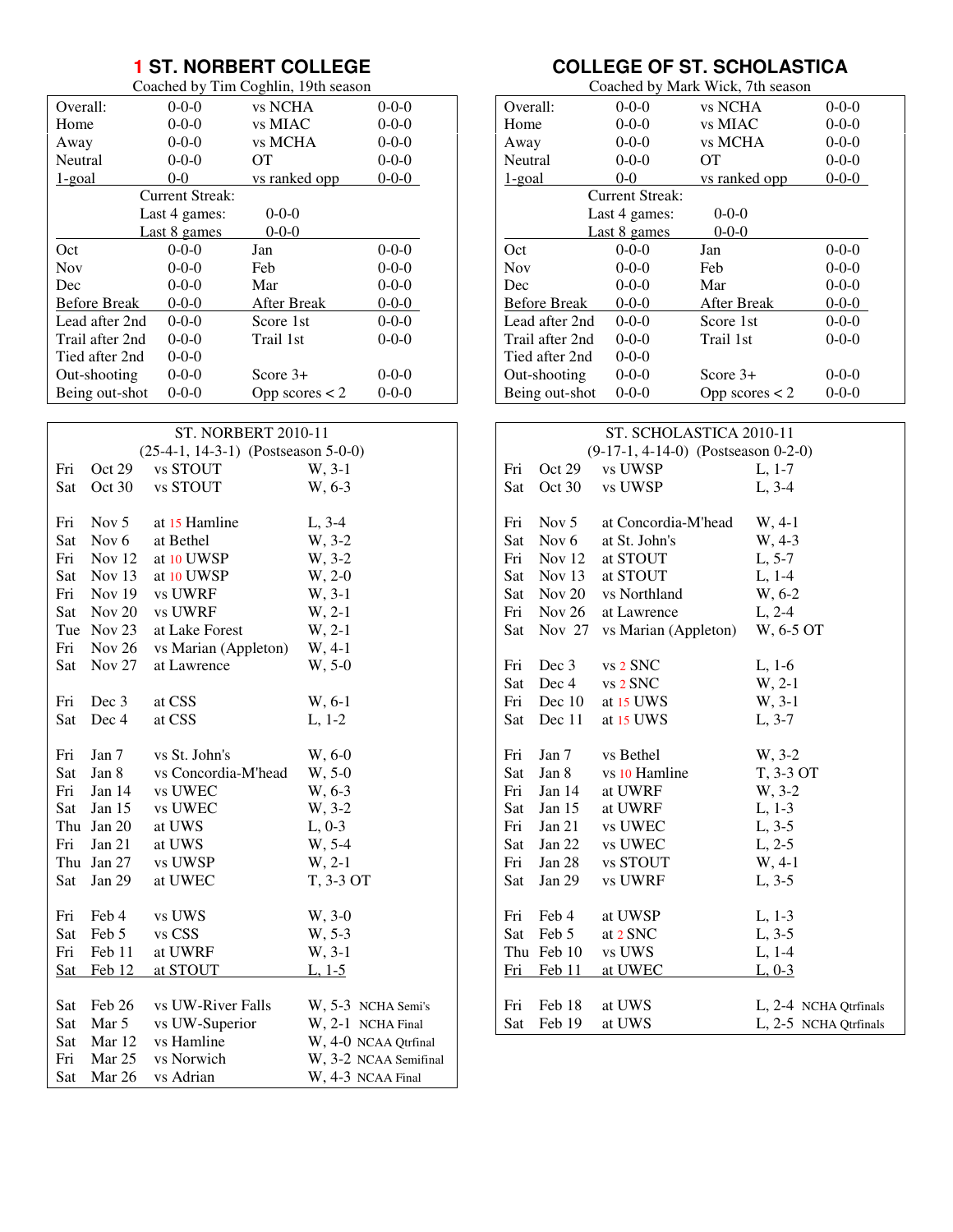### **UNIV OF WISCONSIN - EAU CLAIRE**

|                     | Coached by Matt Loen, 5th season |                  |             |  |  |
|---------------------|----------------------------------|------------------|-------------|--|--|
| Overall:            | $0 - 0 - 0$                      | vs NCHA          | $0 - 0 - 0$ |  |  |
| Home                | $0 - 0 - 0$                      | vs MIAC          | $0 - 0 - 0$ |  |  |
| Away                | $0 - 0 - 0$                      | vs MCHA          | $0 - 0 - 0$ |  |  |
| Neutral             | $0 - 0 - 0$                      | OТ               | $0 - 0 - 0$ |  |  |
| 1-goal              | $0 - 0$                          | vs ranked opp    | $0 - 0 - 0$ |  |  |
|                     | Current Streak:                  |                  |             |  |  |
|                     | Last 4 games:                    | $0 - 0 - 0$      |             |  |  |
|                     | Last 8 games                     | $0 - 0 - 0$      |             |  |  |
| Oct                 | $0 - 0 - 0$                      | Jan              | $0 - 0 - 0$ |  |  |
| <b>Nov</b>          | $0 - 0 - 0$                      | Feb              | $0 - 0 - 0$ |  |  |
| Dec                 | $0 - 0 - 0$                      | Mar              | $0 - 0 - 0$ |  |  |
| <b>Before Break</b> | $0 - 0 - 0$                      | After Break      | $0 - 0 - 0$ |  |  |
| Lead after 2nd      | $0 - 0 - 0$                      | Score 1st        | $0 - 0 - 0$ |  |  |
| Trail after 2nd     | $0 - 0 - 0$                      | Trail 1st        | $0 - 0 - 0$ |  |  |
| Tied after 2nd      | $0 - 0 - 0$                      |                  |             |  |  |
| Out-shooting        | $0 - 0 - 0$                      | Score $3+$       | $0 - 0 - 0$ |  |  |
| Being out-shot      | $0 - 0 - 0$                      | Opp scores $<$ 2 | $0 - 0 - 0$ |  |  |

| UW-EAU CLAIRE 2010-11 |                                       |                            |                                   |  |  |  |
|-----------------------|---------------------------------------|----------------------------|-----------------------------------|--|--|--|
|                       | $(15-11-1, 8-9-1)$ (Postseason 1-1-0) |                            |                                   |  |  |  |
| Sat                   | Oct 30                                | vs Lawrence                | W, 6-2                            |  |  |  |
|                       |                                       |                            |                                   |  |  |  |
| Fri                   | Nov $5$                               | at 8 Gustavus              | W, 4-3                            |  |  |  |
|                       | Sat Nov 6                             | at Augsburg                | L, 1-2 OT                         |  |  |  |
|                       | Fri Nov 12                            | at 14 UWRF                 | $L, 2-3$                          |  |  |  |
|                       | Sat Nov 13                            | at 14 UWRF                 | W, 6-3                            |  |  |  |
|                       | Fri Nov 19                            | vs UWS                     | $L, 2-4$                          |  |  |  |
|                       | Sat Nov 20 vs UWS                     |                            | $L, 1-4$                          |  |  |  |
|                       | Fri Nov 26                            | at 7 Adrian                | W, 4-3 OT                         |  |  |  |
| Sat                   | Nov $27$                              | vs 9 Geneseo State         | $W, 2-0$                          |  |  |  |
|                       |                                       | Nov 26-27 at Adrian, Mich. |                                   |  |  |  |
| Fri                   | Dec 3                                 | at 13 STOUT                | W, 4-3                            |  |  |  |
| Sat                   | Dec 4                                 | vs 13 STOUT                | W, 5-2                            |  |  |  |
|                       | Fri Dec 10                            | vs UWSP                    | W, 4-2                            |  |  |  |
| Sat                   | Dec 11                                | vs UWSP                    | $L, 2-3$                          |  |  |  |
|                       |                                       |                            |                                   |  |  |  |
| Fri                   | Jan 7                                 | vs St. Thomas              | $W, 4-3$                          |  |  |  |
| Sat                   | Jan 8                                 | vs St. Mary's              | W, 5-2                            |  |  |  |
| Fri                   | Jan 14                                | at 1 SNC                   | $L, 3-6$                          |  |  |  |
| Sat                   | Jan $15$                              | at 1 SNC                   | $L, 2-3$                          |  |  |  |
| Fri                   | Jan 21                                | at CSS                     | $W, 5-3$                          |  |  |  |
| Sat                   | Jan 22                                | at CSS                     | W, 5-2                            |  |  |  |
| Fri                   | Jan 28                                | at UWSP                    | $L, 1-6$                          |  |  |  |
| Sat                   | Jan 29                                | vs 2 SNC                   | T, 3-3 OT                         |  |  |  |
|                       |                                       |                            |                                   |  |  |  |
|                       | Thu Feb 3                             | vs STOUT                   | $L, 0-2$                          |  |  |  |
| Sat                   | Feb 5                                 | vs UWRF                    | $L, 2-4$                          |  |  |  |
| Fri                   | Feb 11                                | vs CSS                     | W, 3-0                            |  |  |  |
| Sat                   | Feb 12                                | at UWS                     | $W, 3-0$                          |  |  |  |
|                       |                                       |                            |                                   |  |  |  |
| Fri                   | Feb 18                                | at UWSP                    | W, 4-2 NCHA Qtrfinals             |  |  |  |
| Sat                   | Feb 19                                | at UWSP                    | L, 0-1 NCHA Qtrfinals             |  |  |  |
| Sat                   | Feb 19                                | at UWSP (mini)             | $L, 0-1$<br><b>NCHA</b> Qtrfinals |  |  |  |
|                       |                                       |                            |                                   |  |  |  |
|                       |                                       |                            |                                   |  |  |  |

# **UNIV OF WISCONSIN - RIVER FALLS**

| Coached by Steve Freeman, 16th season |                        |                  |             |  |
|---------------------------------------|------------------------|------------------|-------------|--|
| Overall:                              | $0 - 0 - 0$            | vs NCHA          | $0 - 0 - 0$ |  |
| Home                                  | $0 - 0 - 0$            | vs MIAC          | $0 - 0 - 0$ |  |
| Away                                  | $0 - 0 - 0$            | vs MCHA          | $0 - 0 - 0$ |  |
| Neutral                               | $0-0-0$                | OТ               | $0 - 0 - 0$ |  |
| 1-goal                                | $0 - 0$                | vs ranked opp    | $0 - 0 - 0$ |  |
|                                       | <b>Current Streak:</b> |                  |             |  |
|                                       | Last 4 games:          | $0 - 0 - 0$      |             |  |
|                                       | Last 8 games           | $0 - 0 - 0$      |             |  |
| Oct                                   | $0 - 0 - 0$            | Jan              | $0 - 0 - 0$ |  |
| <b>Nov</b>                            | $0-0-0$                | Feb              | $0 - 0 - 0$ |  |
| Dec                                   | $0 - 0 - 0$            | Mar              | $0 - 0 - 0$ |  |
| <b>Before Break</b>                   | $0 - 0 - 0$            | After Break      | $0 - 0 - 0$ |  |
| Lead after 2nd                        | $0 - 0 - 0$            | Score 1st        | $0 - 0 - 0$ |  |
| Trail after 2nd                       | $0 - 0 - 0$            | Trail 1st        | $0 - 0 - 0$ |  |
| Tied after 2nd                        | $0 - 0 - 0$            |                  |             |  |
| Out-shooting                          | $0 - 0 - 0$            | Score $3+$       | $0 - 0 - 0$ |  |
| Being out-shot                        | $0 - 0 - 0$            | Opp scores $<$ 2 | $0 - 0 - 0$ |  |

| <b>UW-RIVER FALLS 2010-11</b> |                                        |                   |                       |  |  |
|-------------------------------|----------------------------------------|-------------------|-----------------------|--|--|
|                               | $(12-14-2, 7-10-1)$ (Postseason 1-2-0) |                   |                       |  |  |
| Sat                           | Oct 23                                 | at Concordia-Wis. | W, 8-1                |  |  |
| Fri                           | Oct 29                                 | vs UWS            | W, 5-3                |  |  |
| Sat                           | Oct 30                                 | vs UWS            | $L, 2-3$              |  |  |
|                               |                                        |                   |                       |  |  |
| Fri                           | Nov $5$                                | at Augsburg       | T, 2-2 OT             |  |  |
| Sat                           | Nov $6$                                | at 8 Gustavus     | $L, 0-2$              |  |  |
| Fri                           | Nov $12$                               | vs UWEC           | W, 3-2                |  |  |
| Sat                           | Nov $13$                               | vs UWEC           | $L, 3-6$              |  |  |
| Fri                           | Nov 19 at $3$ SNC                      |                   | $L, 1-3$              |  |  |
| Sat                           | Nov $20$                               | at 3 SNC          | $L, 1-2$              |  |  |
|                               |                                        |                   |                       |  |  |
| Fri                           | Dec 3                                  | vs Lake Forest    | W, 3-0                |  |  |
| Sat                           | Dec 4                                  | vs Lake Forest    | W, 5-1                |  |  |
| Fri                           | Dec $10$                               | at STOUT          | $L, 3-4$              |  |  |
| Sat                           | Dec 11                                 | at STOUT          | PPD - Jan 10          |  |  |
|                               |                                        |                   |                       |  |  |
| Fri                           | Jan 7                                  | vs St. Mary's     | $W, 4-1$              |  |  |
| Sat                           | Jan 8                                  | vs St. Thomas     | $L, 0-3$              |  |  |
|                               | Mon Jan 10                             | at STOUT          | $L, 2-4$              |  |  |
| Fri                           | Jan $14$                               | vs CSS            | $L, 2-3$              |  |  |
| Sat                           | Jan $15$                               | vs CSS            | W, 3-1                |  |  |
| Fri                           | Jan $21$                               | at UWSP           | $L, 1-3$              |  |  |
| Sat                           | Jan 22                                 | at UWSP           | $L, 3-4$              |  |  |
| Fri                           | Jan 28                                 | at 15 UWS         | W, 1-0 OT             |  |  |
| Sat                           | Jan 29                                 | at CSS            | W, 5-3                |  |  |
|                               |                                        |                   |                       |  |  |
| Fri                           | Feb 4                                  | vs STOUT          | W, 4-2                |  |  |
| Sat                           | Feb 5                                  | at UWEC           | W, 4-2                |  |  |
| Fri                           | Feb 11                                 | vs 2 SNC          | $L, 1-3$              |  |  |
| <b>Sat</b>                    | Feb 12                                 | vs UWSP           | <u>T, 1-1 OT</u>      |  |  |
|                               |                                        |                   |                       |  |  |
| Fri                           | Feb 18                                 | at STOUT          | L, 2-3 NCHA Qtrfinals |  |  |
| Sat                           | Feb 19                                 | at STOUT          | W, 4-3 OT NCHA Qtrf   |  |  |
| Sat                           | Feb 19                                 | at STOUT (mini)   | W, 2-0 NCHA Qtrfinals |  |  |
| Sat                           | Feb 26                                 | at 2 SNC          | L, 3-5 NCHA Semifinal |  |  |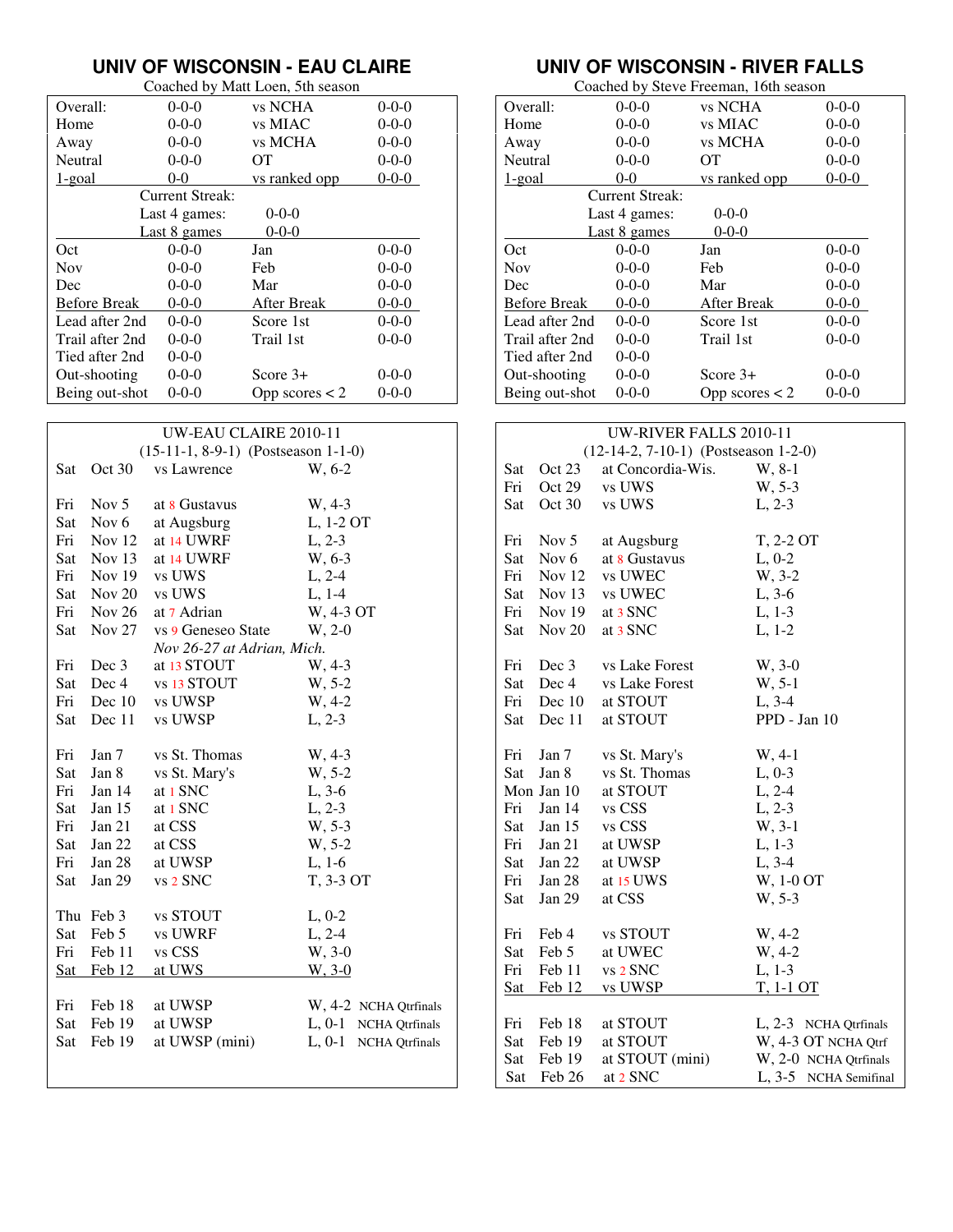#### **UNIV OF WISCONSIN - STEVENS POINT**

|                     | Coached by Chris Brooks, 1st season |                  |             |  |  |
|---------------------|-------------------------------------|------------------|-------------|--|--|
| Overall:            | $0 - 0 - 0$                         | vs NCHA          | $0 - 0 - 0$ |  |  |
| Home                | $0 - 0 - 0$                         | vs MIAC          | $0 - 0 - 0$ |  |  |
| Away                | $0 - 0 - 0$                         | vs MCHA          | $0 - 0 - 0$ |  |  |
| Neutral             | $0 - 0 - 0$                         | OТ               | $0 - 0 - 0$ |  |  |
| 1-goal              | $0 - 0$                             | vs ranked opp    | $0 - 0 - 0$ |  |  |
|                     | Current Streak:                     |                  |             |  |  |
|                     | Last 4 games:                       | $0 - 0 - 0$      |             |  |  |
|                     | Last 8 games                        | $0 - 0 - 0$      |             |  |  |
| Oct                 | $0 - 0 - 0$                         | Jan              | $0 - 0 - 0$ |  |  |
| <b>Nov</b>          | $0 - 0 - 0$                         | Feb              | $0 - 0 - 0$ |  |  |
| Dec                 | $0 - 0 - 0$                         | Mar              | $0 - 0 - 0$ |  |  |
| <b>Before Break</b> | $0 - 0 - 0$                         | After Break      | $0 - 0 - 0$ |  |  |
| Lead after 2nd      | $0 - 0 - 0$                         | Score 1st        | $0 - 0 - 0$ |  |  |
| Trail after 2nd     | $0 - 0 - 0$                         | Trail 1st        | $0 - 0 - 0$ |  |  |
| Tied after 2nd      | $0 - 0 - 0$                         |                  |             |  |  |
| Out-shooting        | $0 - 0 - 0$                         | Score $3+$       | $0 - 0 - 0$ |  |  |
| Being out-shot      | $0 - 0 - 0$                         | Opp scores $<$ 2 | $0 - 0 - 0$ |  |  |

| UW-STEVENS POINT 2010-11 |            |                                       |                       |  |
|--------------------------|------------|---------------------------------------|-----------------------|--|
|                          |            | $(13-14-1, 8-9-1)$ (Postseason 1-2-0) |                       |  |
| Sat                      | Oct 23     | vs Lawrence                           | $L, 4-5$              |  |
| Fri                      | Oct 29     | at 11 CSS                             | W, 7-1                |  |
| Sat                      | Oct 30     | at 11 CSS                             | W, 4-3                |  |
|                          |            |                                       |                       |  |
| Fri                      | Nov $5$    | at Bethel                             | $W, 2-0$              |  |
| Sat                      | Nov 6      | at 15 Hamline                         | W, 5-1                |  |
|                          | Fri Nov 12 | vs 3 SNC                              | $L, 2-3$              |  |
|                          |            | Sat Nov 13 vs 3 SNC                   | $L, 0-2$              |  |
|                          |            | Fri Nov 19 vs STOUT                   | $L, 1-4$              |  |
| Sat                      | Nov $20$   | vs STOUT                              | L, 4-5 OT             |  |
|                          |            |                                       |                       |  |
| Fri                      | Dec 3      | at UWS                                | $L, 1-2$              |  |
| Sat                      | Dec 4      | at UWS                                | $L, 2-4$              |  |
|                          | Fri Dec 10 | at 14 UWEC                            | $L, 2-4$              |  |
| Sat                      | Dec 11     | at 14 UWEC                            | W, 3-2                |  |
|                          |            | Thu Dec 30 vs Hobart                  | $L, 3-6$              |  |
| Fri                      | Dec 31     | vs 1 Oswego State                     | $L, 1-6$              |  |
|                          |            |                                       |                       |  |
| Fri                      | Jan $7$    | vs Concordia-M'head                   | W, 6-2                |  |
| Sat                      | Jan 8      | vs St. John's                         | W, 4-2                |  |
| Fri                      | Jan 21     | vs UWRF                               | W, 3-1                |  |
| Sat                      | Jan $22$   | vs UWRF                               | W, 4-3                |  |
|                          | Thu Jan 27 | at 2 SNC                              | $L, 1-2$              |  |
| Fri                      | Jan $28$   | vs UWEC                               | W, 6-1                |  |
|                          |            |                                       |                       |  |
| Fri                      | Feb 4      | vs CSS                                | W, 3-1                |  |
| Sat                      | Feb 5      | vs UWS                                | W, 4-3                |  |
| Fri                      | Feb 11     | at STOUT                              | $L, 4-5$              |  |
| <b>Sat</b>               | Feb 12     | at UWRF                               | T, 1-1 OT             |  |
|                          |            |                                       |                       |  |
| Fri                      | Feb 18     | vs UWEC                               | L, 2-4 NCHA Qtrfinals |  |
| Sat                      | Feb 19     | vs UWEC                               | W, 1-0 NCHA Qtrfinals |  |
| Sat                      | Feb 19     | vs UWEC (mini)                        | W, 1-0 NCHA Qtrfinals |  |
| Sat                      | Feb 26     | at UWS                                | L, 2-4 NCHA Semi      |  |

## **UNIV OF WISCONSIN - STOUT**

| Coached by Terry Watkins, 16th season |                        |                  |             |
|---------------------------------------|------------------------|------------------|-------------|
| Overall:                              | $0 - 0 - 0$            | vs NCHA          | $0 - 0 - 0$ |
| Home                                  | $0 - 0 - 0$            | vs MIAC          | $0 - 0 - 0$ |
| Away                                  | $0 - 0 - 0$            | vs MCHA          | $0 - 0 - 0$ |
| Neutral                               | $0 - 0 - 0$            | OТ               | $0 - 0 - 0$ |
| 1-goal                                | $0 - 0$                | vs ranked opp    | $0 - 0 - 0$ |
|                                       | <b>Current Streak:</b> |                  |             |
|                                       | Last 4 games:          | $0 - 0 - 0$      |             |
|                                       | Last 8 games           | $0 - 0 - 0$      |             |
| Oct                                   | $0 - 0 - 0$            | Jan              | $0 - 0 - 0$ |
| <b>Nov</b>                            | $0 - 0 - 0$            | Feb              | $0 - 0 - 0$ |
| Dec                                   | $0 - 0 - 0$            | Mar              | $0 - 0 - 0$ |
| <b>Before Break</b>                   | $0 - 0 - 0$            | After Break      | $0 - 0 - 0$ |
| Lead after 2nd                        | $0 - 0 - 0$            | Score 1st        | $0 - 0 - 0$ |
| Trail after 2nd                       | $0 - 0 - 0$            | Trail 1st        | $0 - 0 - 0$ |
| Tied after 2nd                        | $0 - 0 - 0$            |                  |             |
| Out-shooting                          | $0 - 0 - 0$            | Score $3+$       | $0 - 0 - 0$ |
| Being out-shot                        | $0 - 0 - 0$            | Opp scores $<$ 2 | $0 - 0 - 0$ |

| <b>UW-STOUT 2010-11</b> |                   |                                        |                       |
|-------------------------|-------------------|----------------------------------------|-----------------------|
|                         |                   | $(16-11-0, 10-8-0)$ (Postseason 1-1-0) |                       |
| Fri                     | Oct 22            | at Concordia-Wis.                      | $W, 2-0$              |
|                         | Mon Oct 25        | at Marian                              | $L, 5-6$              |
| Fri                     | Oct 29            | at 3 SNC                               | $L, 1-3$              |
| Sat                     | Oct $30$          | at 3 SNC                               | $L, 3-6$              |
|                         |                   |                                        |                       |
|                         | Thu Nov 4         | at St. Mary's                          | W, 4-3                |
|                         | Sat Nov 6         | at St. Thomas                          | W, 3-0                |
|                         | Fri Nov 12 vs CSS |                                        | W, 7-5                |
|                         | Sat Nov 13 vs CSS |                                        | $W, 4-1$              |
|                         |                   | Fri Nov 19 at 9 UWSP                   | $W, 4-1$              |
|                         | Sat Nov 20        | at 9 UWSP                              | W, 5-4 OT             |
|                         |                   |                                        |                       |
| Fri                     | Dec 3             | vs UWEC                                | $L, 3-4$              |
| Sat                     | Dec 4             | at UWEC                                | $L, 2-5$              |
| Fri                     |                   | Dec 10 vs UWRF                         | W, 4-3                |
| Sat                     | Dec 11            | vs UWRF                                | PPD - Jan 10          |
|                         |                   |                                        |                       |
| Fri                     | Jan 7             | vs Augsburg                            | $W, 4-2$              |
|                         | Sat Jan 8         | vs 5 Gustavus                          | W, 6-1                |
|                         | Mon Jan 10        | vs UWRF                                | W, 4-2                |
| Fri                     | Jan 14            | vs UWS                                 | $L, 2-7$              |
|                         | Sat Jan 15        | vs UWS                                 | $L, 6-8$              |
|                         | Sat Jan 22        | at St. Olaf                            | L, 4-5 OT             |
| Fri                     | Jan $28$          | at CSS                                 | $L, 1-4$              |
| Sat                     | Jan 29            | at 15 UWS                              | W, 1-0                |
|                         |                   |                                        |                       |
|                         | Thu Feb 3         | at UWEC                                | W, 2-0                |
| Fri                     | Feb 4             | at UWRF                                | $L, 2-4$              |
| Fri                     |                   | Feb 11 vs UWSP                         | W, 5-4                |
|                         | Sat Feb 12        | vs 2 SNC                               | $W, 5-1$              |
|                         |                   |                                        |                       |
| Fri                     | Feb 18            | vs UWRF                                | W, 3-2 NCHA Qtrfinals |
| Sat                     | Feb 19            | vs UWRF                                | L, 3-4 NCHA Qtrfinals |
| Sat                     | Feb 19            | vs UWRF (mini)                         | L, 0-2 NCHA Qtrfinals |